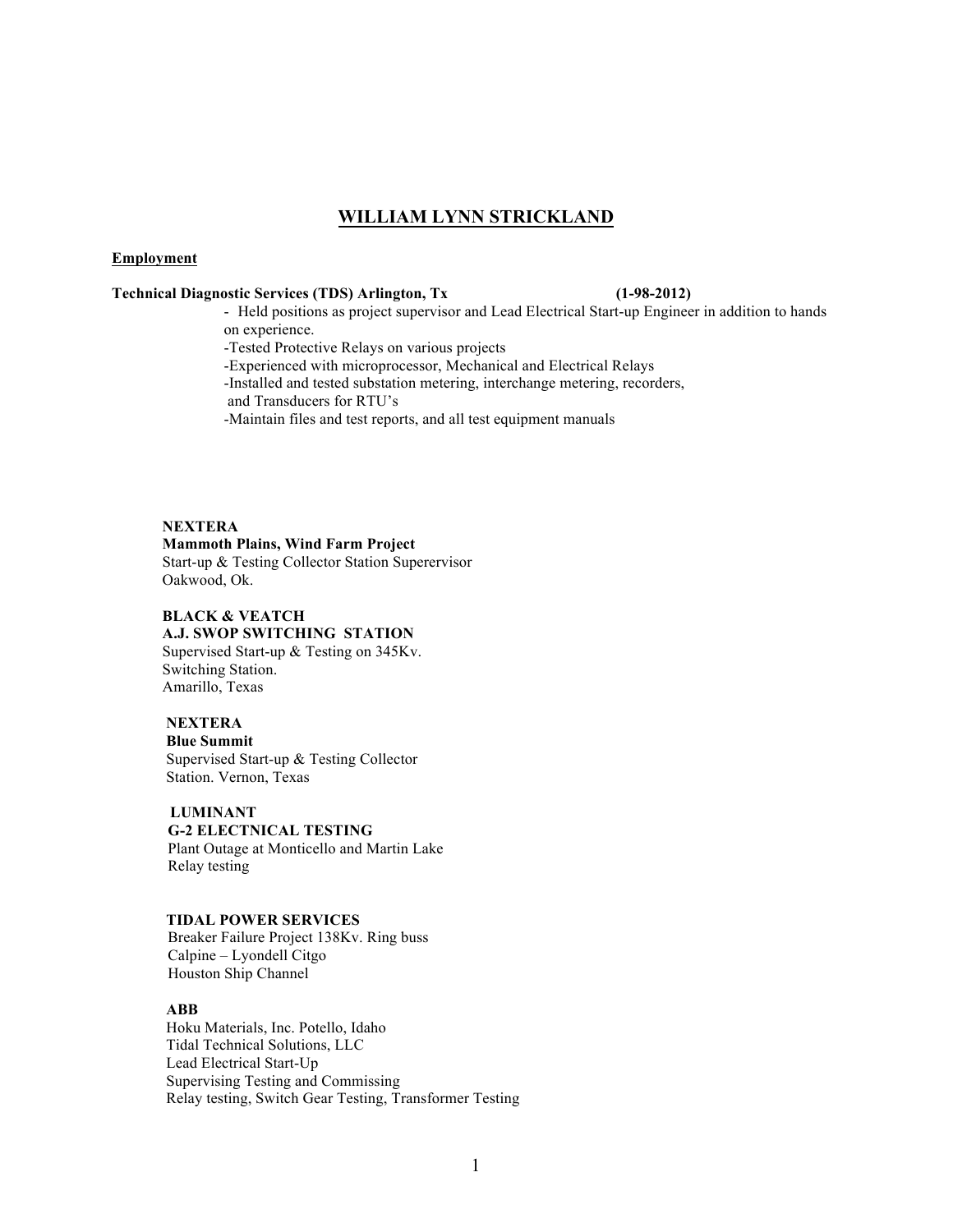**URS Engineering TVA John Serier Power Project Technical Diagnostic Services** Programmed GE Relays on 3 Combine Cycles

 **Salt River Project (SRP) Technical Diagnostic Services** Power Factoring and Testing Transformers

# **Luminant**

**Tidal Technical Solutions Relay Testing at-**Martin Creek Lake Power Plant Sandow Power Plant Trading House Power Plant Monticello Power Plant Big Brown Power Plant Oak Grove Power Plant Three Oaks Mines Winfield Mines

### **Emerson**

**Pine Prairie, La. Choctaw Generating Station, Miss. Goat Mountain Wind Farms, Tx.** Testing Generator Relays and Collection Substation Relays

### **Bechtel**

**Prairie State Power Plant, Ill. Technical Diagnostic Services** Tested Switch gear and Generator Relays

 **Salt River Project (SRP) Technical Diagnostic Services** Power Factoring and Testing Transformers

 **Majestic Wind Farm G-2 Electrical Testing** Commissioning and testing Schweitzer Relays

**Black Hills Power Co. Gillette, Wyo. Technical Diagnostic Services** Tested Generator Relays

**AES Poteau, Ok. Technical Diagnostic Services** Tested Generator Relays on Unit 1 & 2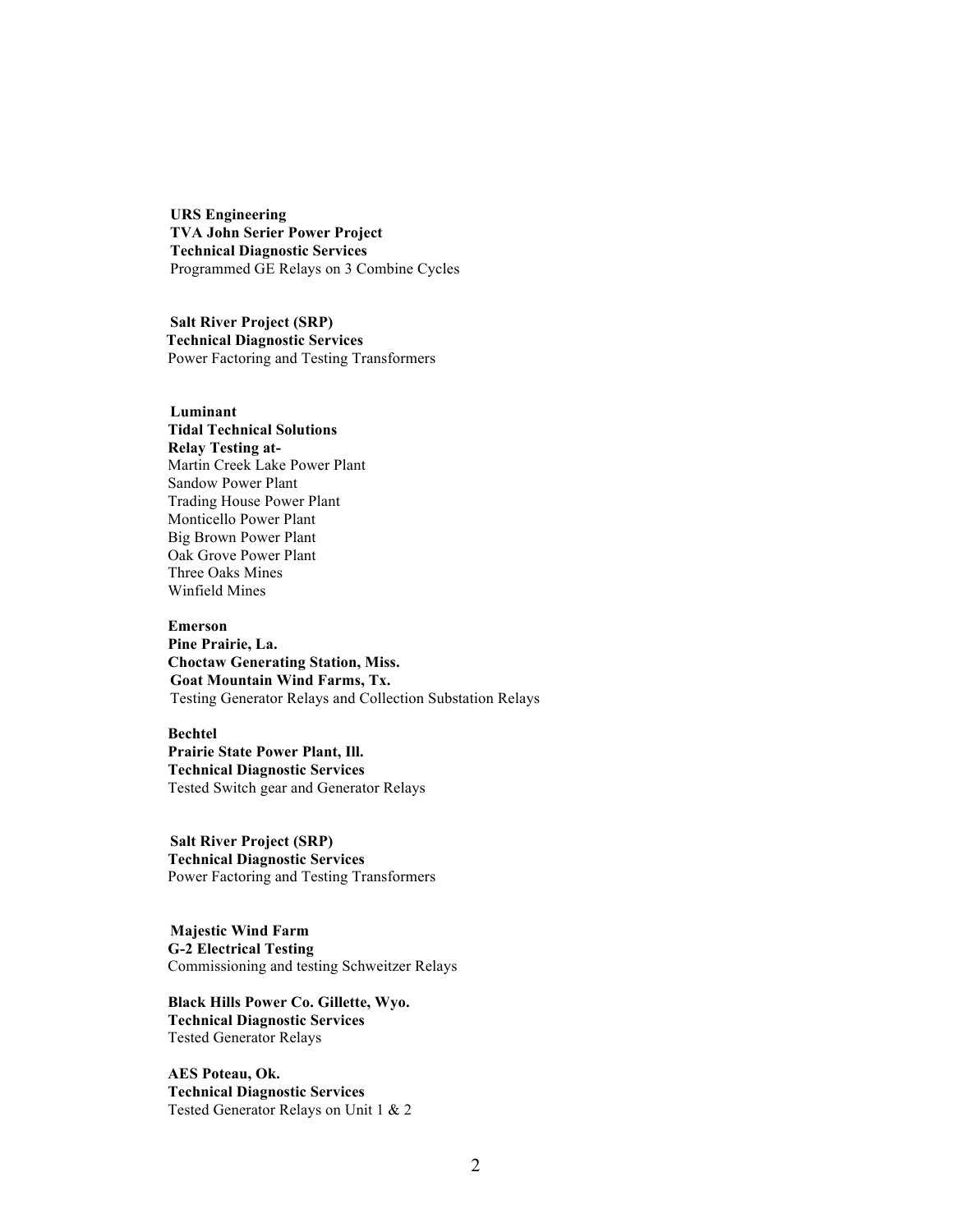**City of Denton G-2 Electrical Testing** Relay Technician Commissioning Schweitzer Relays

**Qatar Technical Diagnostic Services** Commissioning Relays

**Bechtel Trans-Canada Pipe Line Technical Diagnostic Services** Lead Electrical Field Engineer

**Bechtel Sabine Pass LNG Terminal Phase 2 Technical Diagnostic Services** Lead Electrical Start-up Engineer

 **Bechtel Sabine Pass LNG Terminal Phase 1 Technical Diagnostic Services** Lead Electrical Start-up Engineer

**Progress Energy, FL Technical Diagnostic Services** Owner Representative for Sub Station Commissioning.

**Weyerhaeuser, MS Technical Diagnostic Services** Lead Electrical Start-up Engineer.

**Eaton, OK Technical Diagnostic Services** Lead Electrical Start-up Engineer.

**EOSI, VY Technical Diagnostic Services** Lead System Protection Engineer.

**GE Energy, TX Technical Diagnostic Services** Lead Electrical Start-up Engineer.

**Brazos River, TX Technical Diagnostic Services** Lead Electrical Start-up Engineer.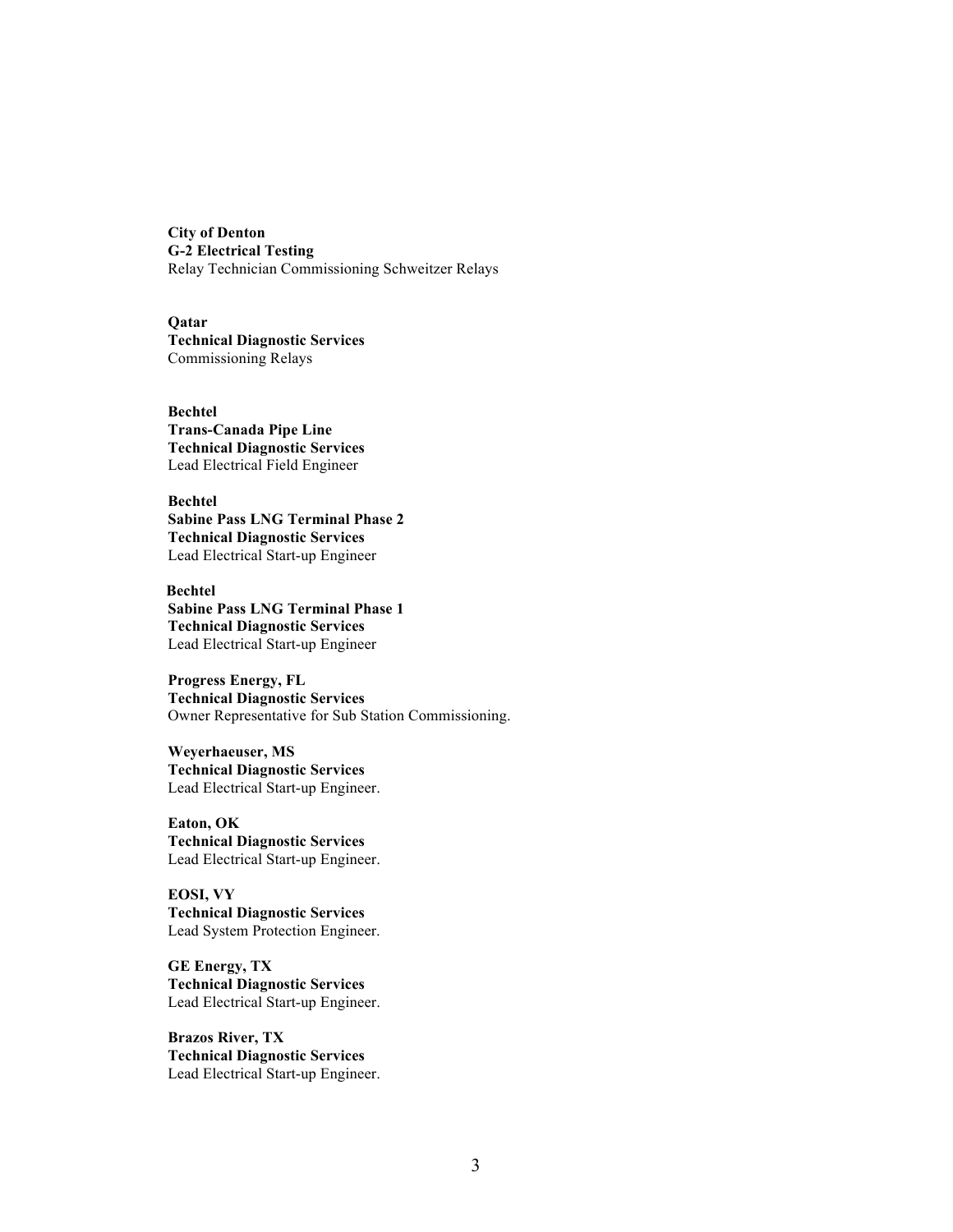**EOSI, VY Technical Diagnostic Services** Lead System Protection Engineer.

**Southern Power System, Egypt Technical Diagnostic Services** Senior Electrical Start-up Engineer

**Brazos Electric Technical Diagnostic Services** Installing & Testing Motor Protection Relays Senior Electrical Start-up Engineer

**Weyerhaeuser, MS Technical Diagnostic Services** Senior Electrical Start-up Engineer

**Entergy, Vermont Yankee, VT Technical Diagnostic Services** Lead System Protection Engineer.

**Synergy, Riverside, KY Technical Diagnostic Services** Lead Electrical Start-up Engineer

**AECI New Madrid, MO Technical Diagnostic Services** Senior Electrical Start-up Engineer

**Bechtel Mountain View Technical Diagnostic Services** Project Supervisor for total Electrical Plant Start-up at a combined cycle project.

**Petrodrill, Portland, ME Technical Diagnostic Services**

**Columbia Generating, Richland, WA. (4-03 – 6-03) Technical Diagnostic Services** Senior System Protection Engineer to test protective relays at nuclear power plant outage.

**Possum Kingdom Dam, Brazos River Authority, TX (2-03 – 3-03) Technical Diagnostic Services**

Lead Testing of the protective relays at the Hydroelectric Plant.

**Bechtel Power, Redbud, OK. (1-03 – 2-03) Technical Diagnostic Services** Lead Electrical Start-up Engineer for a combined cycle power plant testing microprocessors Based relays.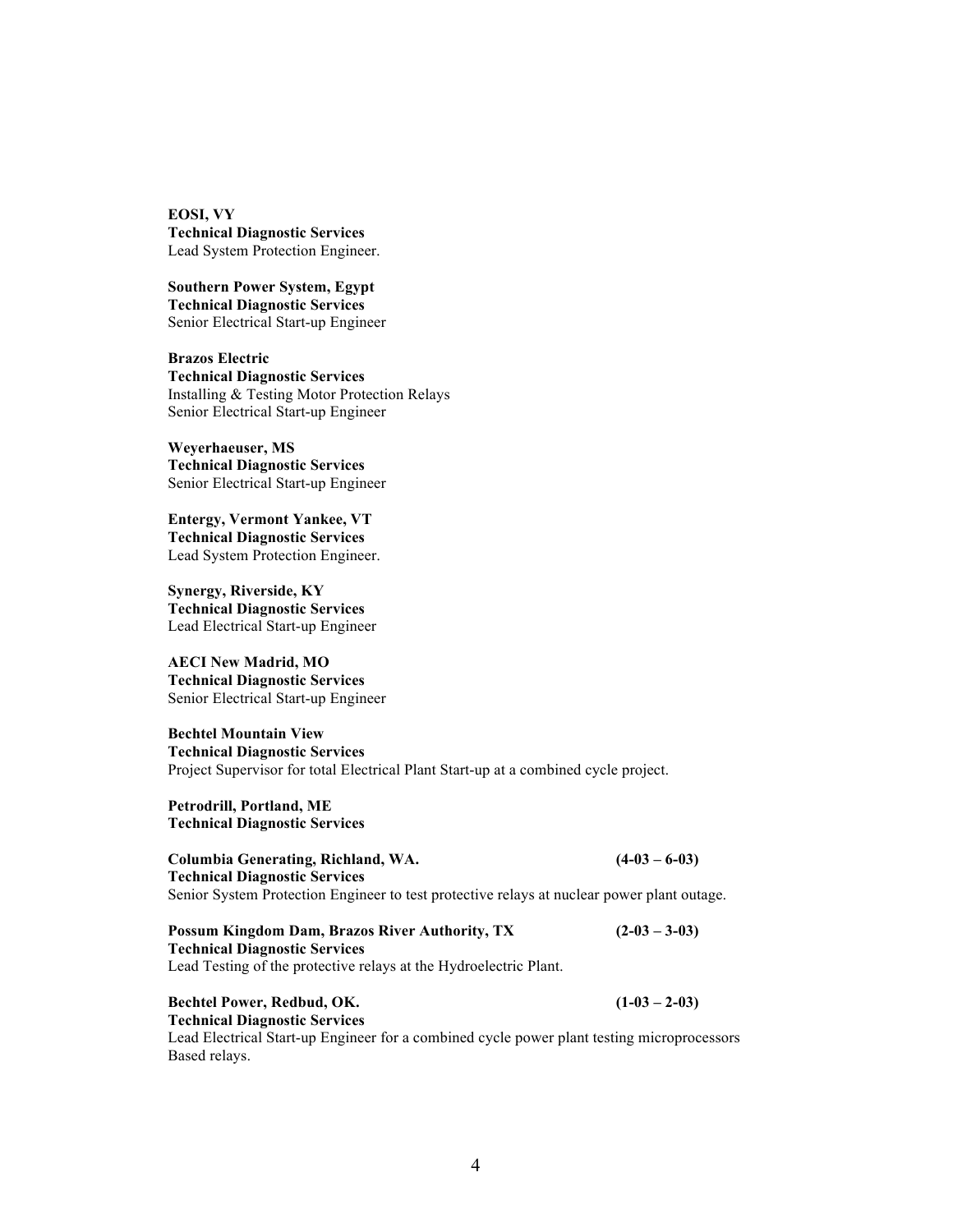| <b>Bechtel Power Cottonwood, Orange, TX.</b>                                                                                                                                              | $(4-02-12-02)$  |
|-------------------------------------------------------------------------------------------------------------------------------------------------------------------------------------------|-----------------|
| <b>Technical Diagnostic Services</b><br>Technical Diagnostic Services Project Supervisor. Lead Electrical Start-up Engineer for the electrical on a<br>4 on 1 combined cycle Power plant. |                 |
| <b>AES Wolf Hollow, Granbury, TX.</b><br><b>Technical Diagnostic Services</b>                                                                                                             | $(3-02 - 4-02)$ |
| Electrical Start-up Technician to set up the Lock Out -Tag Out program at a new<br>power plant.                                                                                           |                 |
| Santee Cooper, Anderson, SC.<br><b>Technical Diagnostic Service</b>                                                                                                                       | $(7-01 - 2-02)$ |
| Lead Electrical Start-up Technician to test protective relays on a 2 on 1 combined<br>Cycle and two simple cycle power plants.                                                            |                 |
| <b>Constellation, Handsome Lake, PA.</b><br><b>Technical Diagnostic Services</b>                                                                                                          | $(6-01-12-01)$  |
| Electrical Start-up Technician to test the protective relays at a new 300MW Peaking<br>Station.                                                                                           |                 |
| Power Services, Tampa, FL.<br><b>Technical Diagnostic Services</b>                                                                                                                        | $(4-01 - 6-01)$ |
| Electrical Start-up Technician to test protective relays at a new substation.                                                                                                             |                 |
| <b>Constellation, University Park, IL.</b><br><b>Technical Diagnostic Services</b>                                                                                                        | $(3-01-4-0)$    |
| Electrical Start-up Technician to test the protective relays at new substation.                                                                                                           |                 |
| Pioneer Services, Tampa, FL.                                                                                                                                                              | $(1-01 - 2-01)$ |
| <b>Technical Diagnostic Services</b><br>Electrical Start-up Technician to test protective relays at a new substation.                                                                     |                 |
| FPL, Tampa, FL.                                                                                                                                                                           | $(10-00-12-00)$ |
| <b>Technical Diagnostic Services</b><br>Electrical Start-up Technician to test the protective relays at a new Power Plant $\&$<br>switchgear.                                             |                 |
| Three 'C' Electric, Salisbury, Mass.<br><b>Technical Diagnostic Services</b>                                                                                                              | $(6-00-10-00)$  |
| Electrical Start-up Technician to test the protective relays at a new Power Plant $\&$<br>Switchgear.                                                                                     |                 |
| FPL, Tampa, FL.<br><b>Technical Diagnostic Services</b>                                                                                                                                   | $(1-00 - 4-00)$ |
| Electrical Start-un Technician to test the protective relays at a new Power Plant $\&$                                                                                                    |                 |

Electrical Start-up Technician to test the protective relays at a new Power Plant & Switchgear.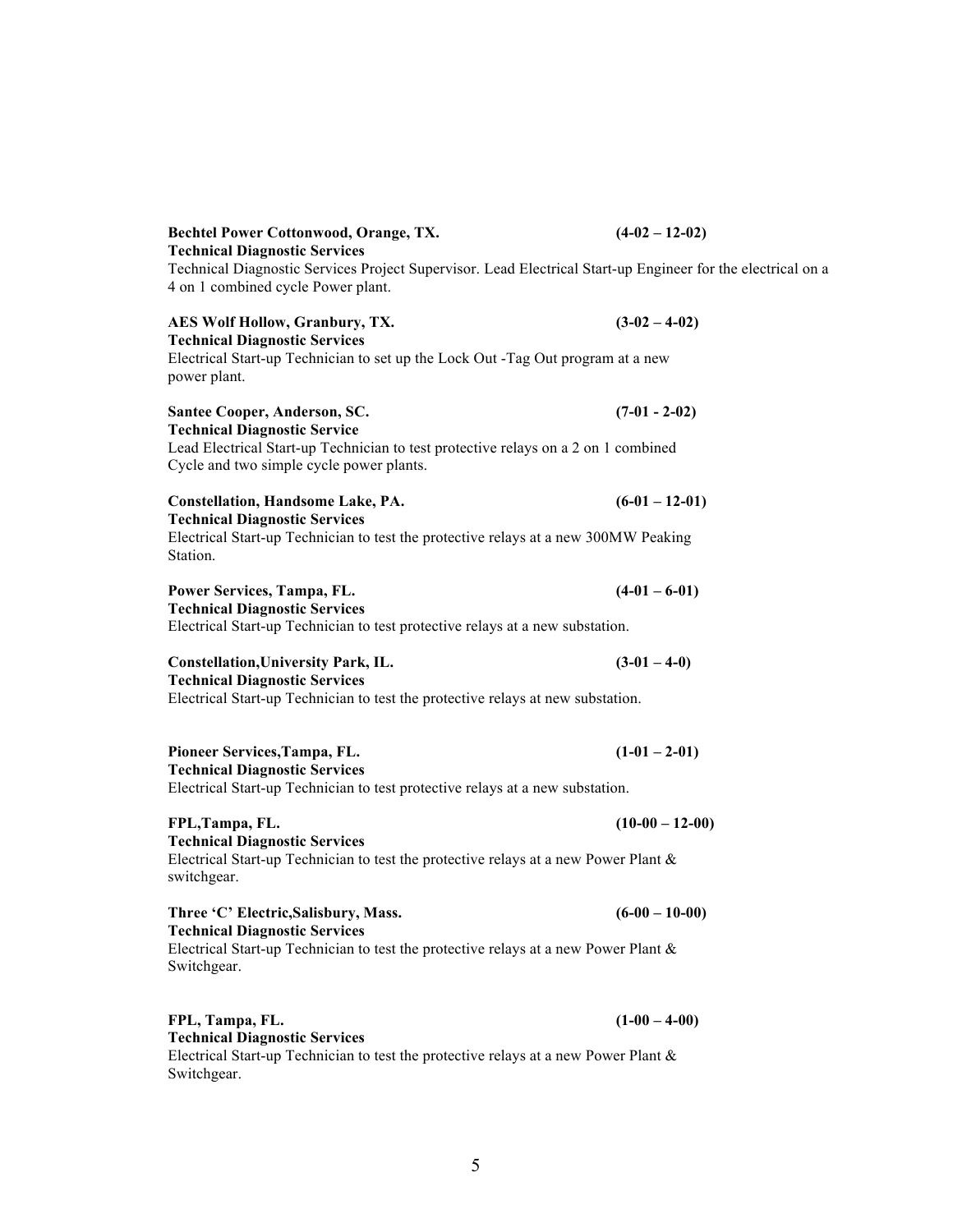# **General Electric,Caruso, Venezuela (12-99 – 1-00) Technical Diagnostic Services**

Electrical Start-up Technician to test the protective relays on 6 new simple cycle Power Plants.

### **Alcatel Square,Dallas, TX. (12-99 – 12-99) Technical Diagnostic Services**

Electrical Start-up Technician to test the protective relays at a new manufacturing Facility.

**Covert, Dallas, TX. (11-99 – 12-99) Technical Diagnostic Services** Electrical Start-up Technical to test the protective relays at Petro Chemical Plant.

**Vermont,Yankee Brattleboro, VT. (9-99 – 11-99) Technical Diagnostic Services** Electrical Start-up Technician to test the protective relays at nuclear power plant outage.

### **Technical Diagnostic Services** Technician to test protective relays on 3 Generators and all switchgear at a large paper Mill.

**Weyerhaeuser,Columbus, Miss. (4-99 – 4-99)**

**Cutler-Hammer,New Orleans, LA. (12-98 – 2-99) Technical Diagnostic Services**

Electrical Start-up Technician to test the protective Relays, Switchgear & Transformers at a large casino.